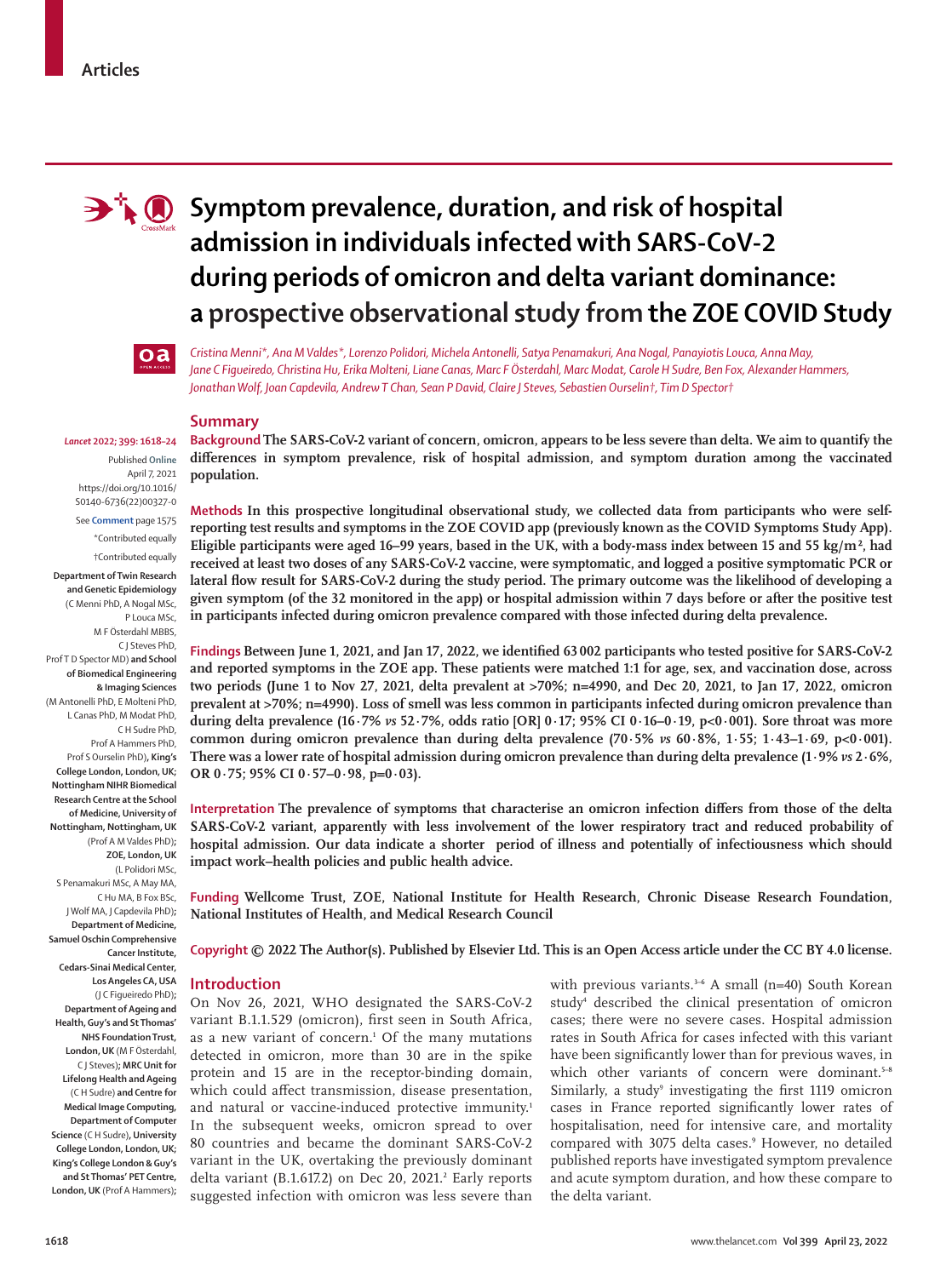#### **Research in context**

#### **Evidence before this study**

We searched PubMed for articles published up to Jan 24, 2022, using the terms "SARS-CoV-2 omicron symptoms" and "SARS-CoV-2 omicron hospitalisation". We found several published papers and preprints covering differences in viral load, neutralising antibody responses among vaccinated individuals, and the description of prevalence in various regions (eg, Florida, Norway, and South Africa). Several studies from South Africa indicated that infection with the omicron variant was significantly less severe than with the previous dominant variants, with lower rates of hospital admission. A cohort study at IHU Méditerranée Infection investigated the first 1119 omicron cases in France and reported significantly lower rates of hospitalisation, need for intensive care, or mortality compared with 3075 delta cases. A small study from Korea (n=40) showed that symptoms for omicron were mild and no patients needed supplemental oxygen. However, the general presentation of symptoms compared with delta and how the duration and risk of hospitalisation vary in patients who have received two or three vaccine doses has not been reported on a large prospective population scale.

We aimed to quantify the differences in symptoms, risk of hospital admission, and duration following infection with the omicron or delta variants among people vaccinated (two or three doses) in a large community cohort from the UK drawn from the ZOE COVID Study app.

# **Methods**

# **Study design and participants**

The study design and analytical pipeline to generate the study samples can be found in the appendix (p 4).

We collected prospective longitudinal observational data using the ZOE COVID Study, previously known as the COVID Symptoms Study App.<sup>10</sup> The app enables self-reported information related to SARS-CoV-2 infection to be captured. Upon enrolment, users provided baseline demographic and health information. Subsequently, participants provided daily updates on symptoms experienced, SARS-CoV-2 test results, vaccines administered, and if they were self-quarantining or seeking health care, including the level of intervention and related outcomes. Users can also proxy-report for others. Ethical approval for use of the app for research purposes in the UK was obtained from King's College London Ethics Committee (LRS-19/20-18210), and all users provided consent for non-commercial use.

#### **Procedures**

We included data from all UK participants aged 16–99 years (including proxy-reported individuals), with a body-mass index between 15 and 55 kg/m**<sup>2</sup>** , who had at least two doses of any SARS-CoV-2 vaccine, were symptomatic, and logged a positive symptomatic PCR or

#### **Added value of this study**

This is a larger, more detailed, generalisable, and less confounded study than attempted previously. We report that the symptoms characterising an omicron breakthrough infection differ from those of the delta SARS-CoV-2 variant. Since we matched on age, sex, and number of vaccine doses, these factors are unlikely to confound our observation.

### **Implications of all the available evidence**

Our study substantiates previous suggestions that the omicron SARS-CoV-2 variant has a different clinical presentation to that of previous waves of COVID-19 in vaccinated individuals. However, this might not be the case in unvaccinated individuals. The different clinical presentation is important for selection of test-triggering symptoms. The shorter presentation of symptoms suggests (pending confirmation from viral load studies) that the period of infectiousness might be shorter, which would in turn impact workplace health policies and public health guidance.

**Clinical and Translational Epidemiology Unit, Massachusetts General Hospital and Harvard Medical School, Boston, MA, USA** (Prof A T Chan MD)**; NorthShore University Health System & University of Chicago Pritzker School of Medicine, Chicago, IL, USA** (Prof S P David MD)

Correspondence to: Dr C Menni, Department of Twin Research and Genetic Epidemiology, King's College London, London SE1 7EH, UK **cristina.menni@kcl.a.uk** or

Prof T D Spector, Department of Twin Research and Genetic Epidemiology, King's College London, London SE1 7EH, UK **tim.spector@kcl.ac.uk**

See **Online** for appendix

lateral flow antigen test (LFAT) for SARS-CoV-2 between June 1, 2021, and Jan 17, 2022. For more details on inclusion and exclusion criteria, see the appendix (pp 2, 4). The full list of symptoms queried is presented in the appendix (pp 6–7).

#### **Outcomes**

Our primary outcomes were the likelihood of developing a given symptom (from the 32 monitored in the app) within 7 days before or after the positive LFAT or PCR in those infected in the omicron-dominant period compared with in those infected in the deltadominant period, the likelihood of reporting any of the classic symptoms (fever, loss of smell, or persistent cough<sup>10</sup>), and the likelihood of hospital admission within the disease period in the same populations.

Our secondary outcome was symptoms duration for omicron versus delta. Acute symptom duration was calculated as the difference between the onset date (date of reported symptoms, unhealthy log: "I am not feeling quite right") and recovery date (the first day where users reported feeling normal, healthy log: "I feel physically normal", which was not followed by a day with reported symptoms for at least one week). For this secondary analysis, we included a subset of individuals who reported at least weekly from first symptom report until symptom-freedom and had recovered within 21 days, to allow us to include sufficient individuals.

#### **Statistical analysis**

Statistical analysis was done using Python version 3.8.10 (pandas, NumPy, SciPy, statsmodel).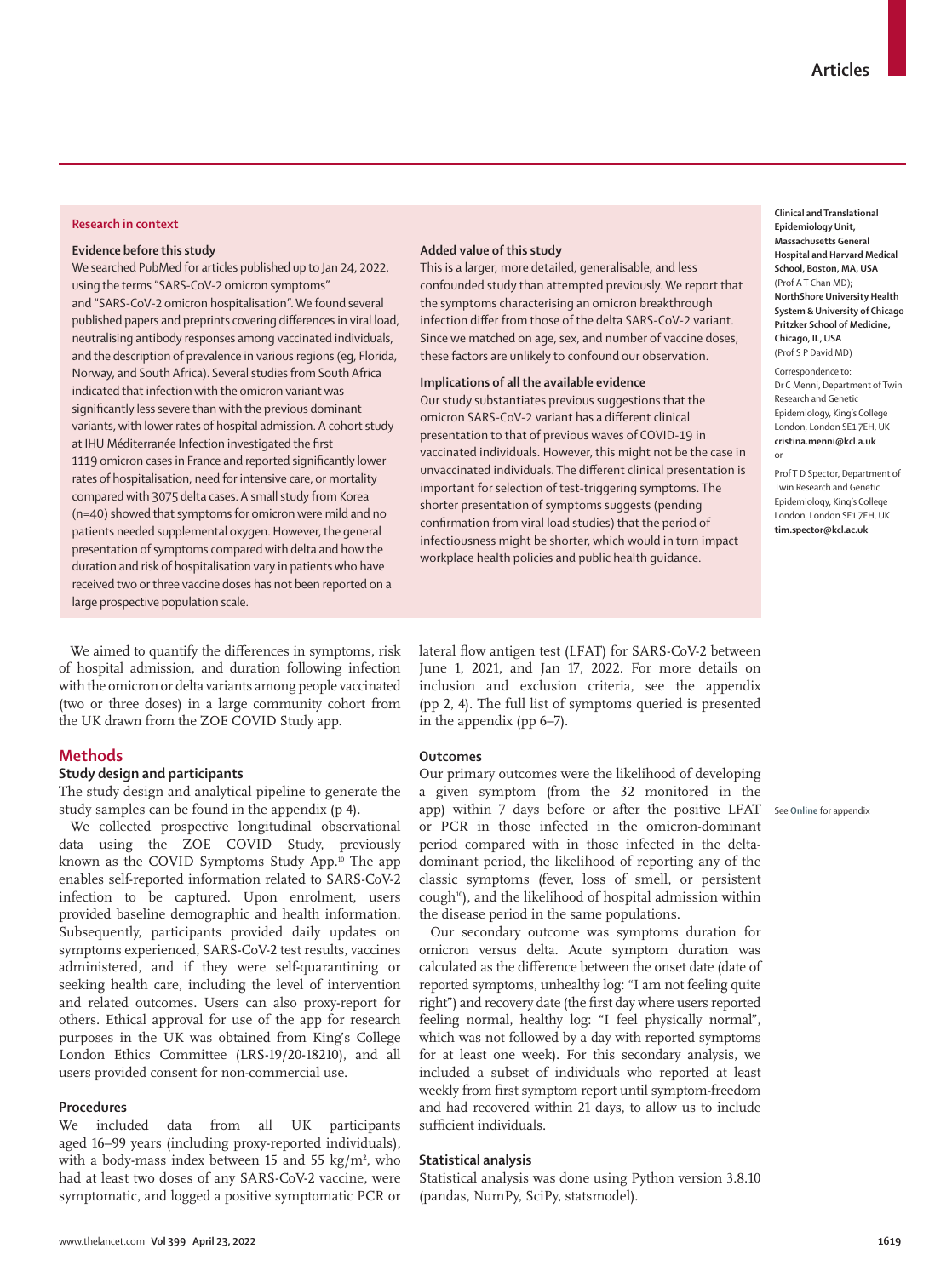|                                                 | <b>Overall</b> |               | 1:1 matched sample |               |
|-------------------------------------------------|----------------|---------------|--------------------|---------------|
|                                                 | Omicron        | <b>Delta</b>  | Omicron            | Delta         |
| Total (n)                                       | 29217          | 33785         | 4990               | 4990          |
| Sex                                             |                |               |                    |               |
| Female                                          | 18709 (64%)    | 21296 (63%)   | 3302 (66%)         | 3302 (66%)    |
| Male                                            | 10506 (36%)    | 12489 (37%)   | 1688 (34%)         | 1688 (34%)    |
| Age range, years                                | $16 - 98$      | $16 - 98$     | $16 - 93$          | $16 - 93$     |
| Mean (SD) age by number of vaccine doses, years |                |               |                    |               |
| Two doses                                       | 40.35 (14.10)  | 52.40(12.19)  | 40.35 (14.10)      | 40.58 (13.79) |
| Three doses                                     | 54.84 (13.50)  | 59.29 (13.27) | 59.29 (13.27)      | 59.29 (13.27) |
| BMI, kg/m <sup>2</sup> , mean (SD)              | 26.62(5.41)    | 26.99(5.55)   | 26.07(5.47)        | 26.3(5.73)    |
| Health-care workers                             | 1922 (7%)      | 1519 (4%)     | 256 (5%)           | 387 (8%)      |
| Comorbidities                                   | 5309 (18%)     | 6292 (19%)    | 638 (13%)          | 967 (19%)     |
| Two vaccine doses                               | 3929 (13%)     | 32724 (97%)   | 3929 (79%)         | 3929 (79%)    |
| Three vaccine doses                             | 25288 (87%)    | 1061 (3%)     | 1061 (21%)         | 1061 (21%)    |
| Number of distinct<br>symptoms, median (IQR)    | $7(5-11)$      | $9(6-13)$     | $8(5-12)$          | $9(6-13)$     |
| Ethnicity                                       |                |               |                    |               |
| White                                           | 27930 (96%)    | 32540 (96%)   | 4699 (95%)         | 4771 (96%)    |
| Other                                           | 1287 (4%)      | 1245 (4%)     | 291 (5%)           | 219 (4%)      |
| Recovered within 21 days                        | 7139 (24%)     | 16 034 (47%)  | 1257 (25%)         | 1257 (25%)    |
| Average symptom<br>duration, days, mean (SD)    | 8.06(4.84)     | 9.90(5.14)    | 6.87(5.21)         | 8.89(5.04)    |

Data are n (%) unless otherwise specified. BMI=body-mass index. Patients with BMI less than 15 or over 55 were excluded from the analysis. Comorbidity numbers reflect the number of people presenting with at least one comorbidity (cancer, diabetes, heart disease, lung disease, kidney disease, or use of immunosuppressants).

*Table:* **Participant demographics**

We compared data from two time periods: June 1, to Nov 27, 2021, when the delta variant was dominant in the UK (prevalence >70%); and Dec 20, 2021, to Jan 17, 2022, when omicron became dominant in the UK (prevalence >70%). Through a Euclidean distance-based algorithm,<sup>11</sup> participants infected during omicron prevalence were matched 1:1 to participants infected during delta prevalence on age, sex, and vaccination doses. We were unable to match for SARS-CoV-2 prevalence, tiered lockdown restrictions, or vaccination rates, which varied widely across the community and over time during this study.

Baseline characteristics are presented as the number (%) for categorical variables and the mean (SD) for continuous variables.

We employed multivariable ordinary logistic regressions, as implemented in the Python package statsmodel (formula.api), to investigate the odds of developing symptoms and of having a severe outcome in participants infected during omicron prevalence compared with participants infected during delta prevalence, adjusting for age, sex, presence of comorbidities (cancer, diabetes, heart disease, lung disease, kidney disease, or use of immunosuppressants), vaccination status (2 *vs* 3 doses), and multiple testing (using Benjamini Hochberg correction, false discovery rate<0·005). We assessed risk of developing specific symptoms within 7 days either side

of the positive test. Multivariable ordinary logistic regression adjusting for covariates was also employed to investigate whether symptom duration significantly differed between those infected during omicron prevalence versus those infected during delta prevalence. For this analysis, we compared the odds of symptoms lasting for over 7 days with the odds of symptoms lasting less than 7 days. See the appendix (p 3) for the script.

We did sensitivity analyses stratifying according to the number of vaccine doses to minimise the influence of confounding by vaccination status in the clinical presentation of the two variants. It was not possible to match for the same timespan since vaccination given the two different periods of dominance of the variants, nor could we run comparable matched analyses in the unvaccinated or in those who had received only one dose due to the small number of these individuals in the study population.

## **Role of the funding source**

The funders had no role in design or interpretation of the data. ZOE, funded by the Department of Health and Social Care, made the app available for data collection as a not-for-profit endeavour. Employees from ZOE carried out the statistical analyses. Representatives of ZOE approved the final manuscript for submission.

# **Results**

We included 63002 app users who tested positive for SARS-CoV-2 by PCR or LFAT between June 1, 2021, and Jan 17, 2022; reported symptoms within the requisite timeframes; and logged at least weekly, from first symptom report until returning to symptom-freedom for calculation of illness duration. Of these, 33785 users tested positive when delta was dominant, and 29217 users tested positive when omicron was dominant. After 1:1 matching, the total number of participants in each of the two groups reduced to 4990. The demographic characteristics of the study population are presented in table.

Among participants reporting one or more potential symptoms of COVID-19 in the matched group and testing positive when delta was dominant, the most frequently reported symptoms from 4990 individuals were runny nose (4073 [81·6%]), headache (3888 [77·9%]), sneezing (3529 [70·7%]), sore throat (3033 [60·8%]), and loss of smell (2631 [52·7%]). Among those testing positive when omicron was dominant, the most frequently reported symptoms were runny nose (3818 [76·5%] of 4990 individuals), headache (3729 [74·7%]), sore throat (3517 [70 $\cdot$ 5%]), sneezing (3143 [63 $\cdot$ 0%]) persistent cough (2486 [49·8%]), and hoarse voice (2145 [42·6%], figure 1A). In the matched sample, the median number of symptoms was lower in the omicron prevalent group than in the delta prevalent group (table). The breakdown of symptoms prevalence in the 7 days before and after the positive test is depicted in figure 1A. Symptom prevalence in this 1:1 matched subset was consistent with overall prevalence in the larger set of 63002 cases (appendix p 5), although we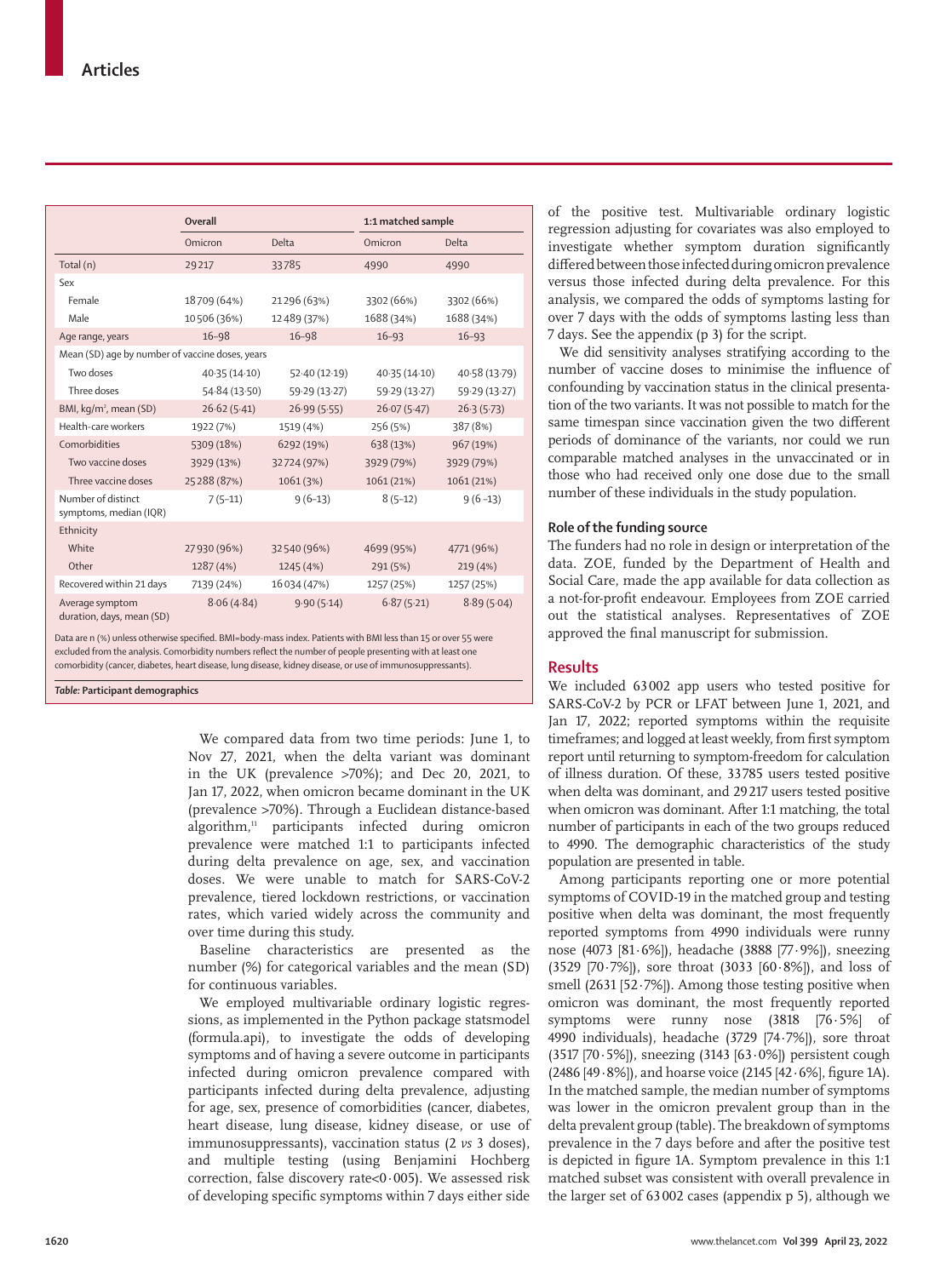www.thelancet.com**Vol 399 April 23, 2022 1621**

observed a slight discrepancy with respect to gastrointestinal symptoms.

We then assessed the difference in the prevalence of the various symptoms by deriving an odds ratio (OR) for omicron versus delta in the matched group (ie, the odds of a symptom being detected in participants infected during omicron prevalence compared with people infected during delta prevalence; figure 1B). Of the 32 symptoms assessed, 12 were significantly less prevalent (false discovery rate  $p<0.05$ ) among individuals infected during omicron prevalence than among those infected during delta prevalence (loss of smell OR 0·17, 95% CI 0·16–0·19 [ $p < 0.001$ ]; altered sense of smell  $0.54$ ,  $0.50-0.59$ [ $p<0.001$ ]; sneezing 0.70, 0.65–0.76 [ $p<0.001$ ]; runny nose 0·73, 0·67–0·81 [p<0·001]; brain fog 0·78, 0·71–0·85 [ $p<0.001$ ]; eye soreness  $0.81$ ,  $0.74-0.88$  [ $p<0.001$ ]; headache 0·84, 0·77–0·93 [p<0·001]; fever 0·87, 0·80–0·94 [ $p < 0.001$ ]; hair loss  $0.52$ ,  $0.37 - 0.75$  [ $p < 0.001$ ]; blistering on feet 0·52, 0·31–0·86 [p=0·01]; ear ringing 0·86,  $0.78-0.96$  [p=0.005]; and dizzy or light headed  $0.88$ ,  $0.81-0.96$  [p= $0.003$ ]). However, sore throat and hoarse voice were significantly more likely to be present during omicron prevalence than during delta prevalence (sore throat OR 1·55, 95% CI 1·43–1·69 [p<0·001]; hoarse voice  $1.24$ ,  $1.14-1.34$  [p<0.001]). Participants infected during omicron prevalence were less likely to display at least one out of the three classic COVID-19 symptoms (fever, loss of smell, and persistent cough) compared with individuals infected with delta (OR 0·56, 95% CI 0·51–0·61; p<0·001, figure 2A).

We also did a sub-analysis assessing the ORs by vaccination status, which showed consistent results (appendix pp 8–11). We found that participants who had received two or three vaccine doses had a lower risk of hospitalisation during omicron prevalence (omicron 94 [1·9%] of 4990 individuals, delta 130 [2·6%] of 4990; OR 0·75, 95% CI 0·57–0·98; p=0·03, figure 2B). Given the small number of patients admitted to hospital in this community-based study, this effect did not reach statistical significance in the separate two-dose and three-dose groups, but the effects were similar in both (figure 2B).

In a subset of participants that recovered within 21 days, we compared the number of days spanned until resolution of acute symptoms in matched delta-infected and omicroninfected individuals (1530 in each group). We found that the duration of acute symptoms was longer for delta (mean duration 8·89 days, 95% CI 8·61–9·17; median duration 8·0 days, IQR 5·0–12·0) than for omicron (mean duration

*Figure 1:* **Symptoms in patients with delta or omicron SARS-CoV-2 infection** (A) Prevalence of symptoms reported by individuals infected during omicron or delta prevalence. Data are percentage prevalence in the 1:1 matched sample. Error bars indicate 95% CI. (B) Association between symptoms and COVID-19 infection in 4990 participants who tested positive for SARS-CoV-2 when omicron was dominant and 4990 participants who tested positive when delta was dominant. Data are odds ratios comparing omicron and delta prevalence. Error bars indicate 95% CI.

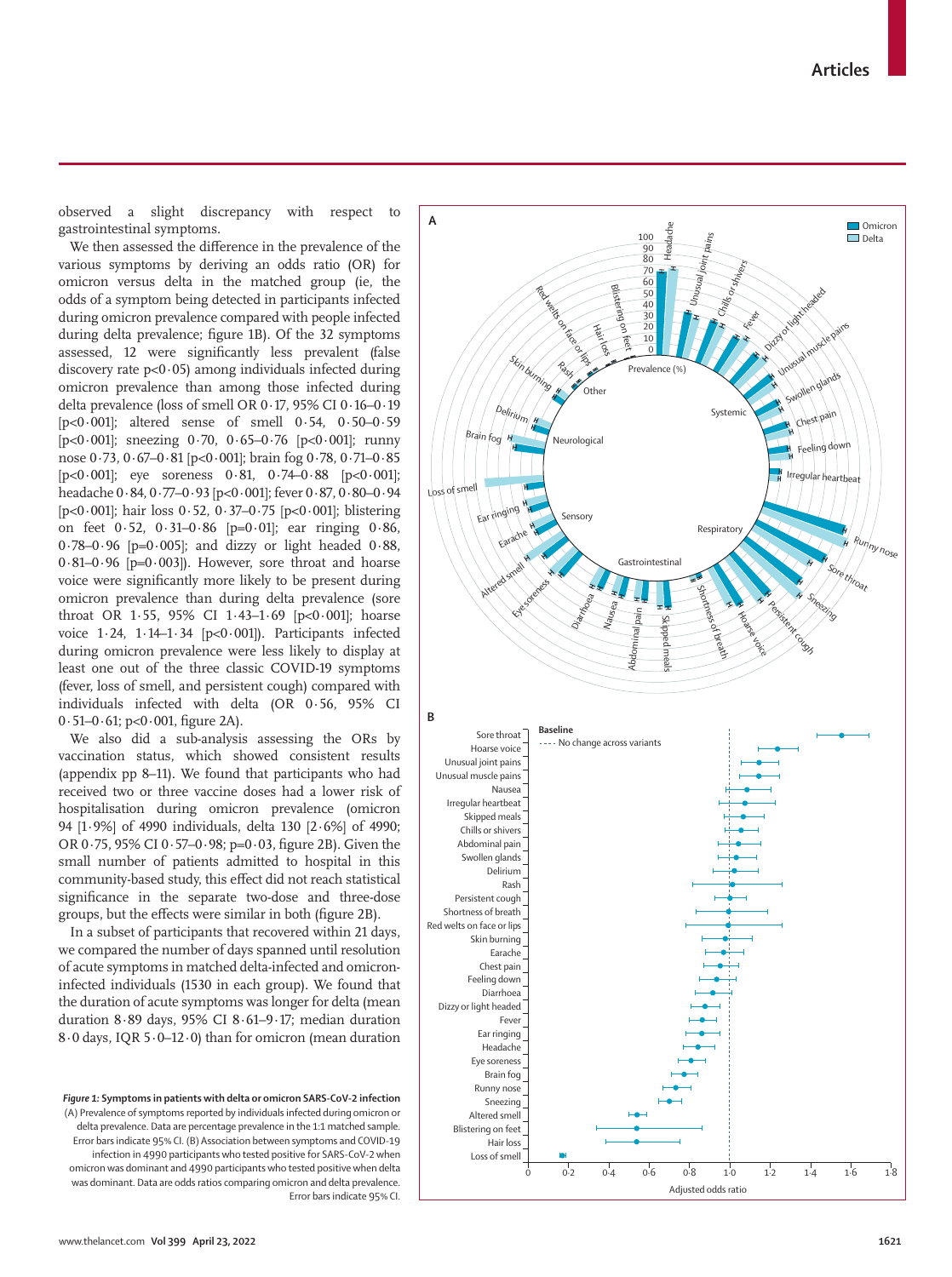

*Figure 2:* **Classic symptoms, hospital admission, and symptom duration in patients infected with SARS-CoV-2 during delta and omicron prevalence** (A) Association between type of SARS-CoV-2 prevalence (omicron or delta) and presentation of classic symptoms (defined as at least one of loss of smell, fever, or persistent cough) in 4990 participants who tested positive for SARS-CoV-2 when omicron was dominant and 4990 participants who tested positive when delta was dominant. Error bars indicate 95% CI. (B) Self-reported hospital admission by SARS-CoV-2 variant prevalence in the same subset as (A). (C) Acute symptom duration. Proportion of participants self-reporting symptoms to the ZOE COVID Study app within 21 days after infection with SARS-CoV-2 in (i) the overall matched set, (ii) participants who received two doses of any SARS-CoV-2 vaccine, and (iii) participants who received three doses of any SARS-CoV-2 vaccine.

6·87 days, 6·58–7·16; median duration 5·0 days, IQR 3·0–9·0; p<0·0001, figure 2C). This difference appeared less marked among individuals who had received only two doses of the vaccine (delta mean duration 9·57 days, 9·22–9·92; median duration 9·00 days, 6·00–13·00; omicron mean duration 8·30 days, 7·96–8·65; median duration 7·00, 4·00–11·00 days; p<0·0001, figure 2C) and more marked in individuals who had received three doses of the vaccine (delta mean duration 7·71 days, 7·26–8·15; median duration 7·00 days, 4·00–10·00; omicron mean duration 4·40 days 3·98–4·82, median duration 3·0 days, IQR 2·00–5·00; p<0·0001, figure 2C). Finally, in this same subset of individuals we investigated the odds of recovering within 7 days of the onset of symptoms during omicron prevalence compared with during delta prevalence. We obtained an OR (adjusted for age, sex, presence of comorbidities, and vaccine doses) of 2·49 (95% CI 2·10–2·95) indicating that people infected during omicron prevalence are twice as likely to recover within one week of the onset of symptoms than were those infected during delta prevalence.

## **Discussion**

The symptoms that characterise an omicron infection differ moderately from those of the delta SARS-CoV-2 variant. The two symptoms that were consistently more prevalent among omicron than among delta cases (regardless of vaccination status) were sore throat and hoarse voice. Four of the 32 symptoms assessed were significantly less prevalent during omicron prevalence than during delta prevalence in both vaccination groups (loss of smell, altered smell, eye soreness, and sneezing) and 12 out of the 32 symptoms were significantly less prevalent overall during omicron prevalence than during delta prevalence. The most striking difference was observed for loss of sense of smell, a pathognomonic feature of earlier waves of SARS-CoV-2 infection,<sup>10</sup> now present in less than 20% of cases. Moreover, many debilitating symptoms such as brain fog, eye burning, dizziness, fever, and headaches were all significantly less prevalent in omicron cases.

Additionally, hospital admission was significantly lower in patients infected during omicron prevalence than in patients infected during delta prevalence. This supports previous findings from South Africa and South Korea,<sup>4-7</sup> which showed the omicron variant to be milder in terms of severity. Finally, the duration of acute symptoms was shorter during omicron prevalence than during delta prevalence, with the average presentation of omicron being 2 days shorter than that of delta. Furthermore, a third dose of vaccine was associated with a greater reduction in symptom duration in participants infected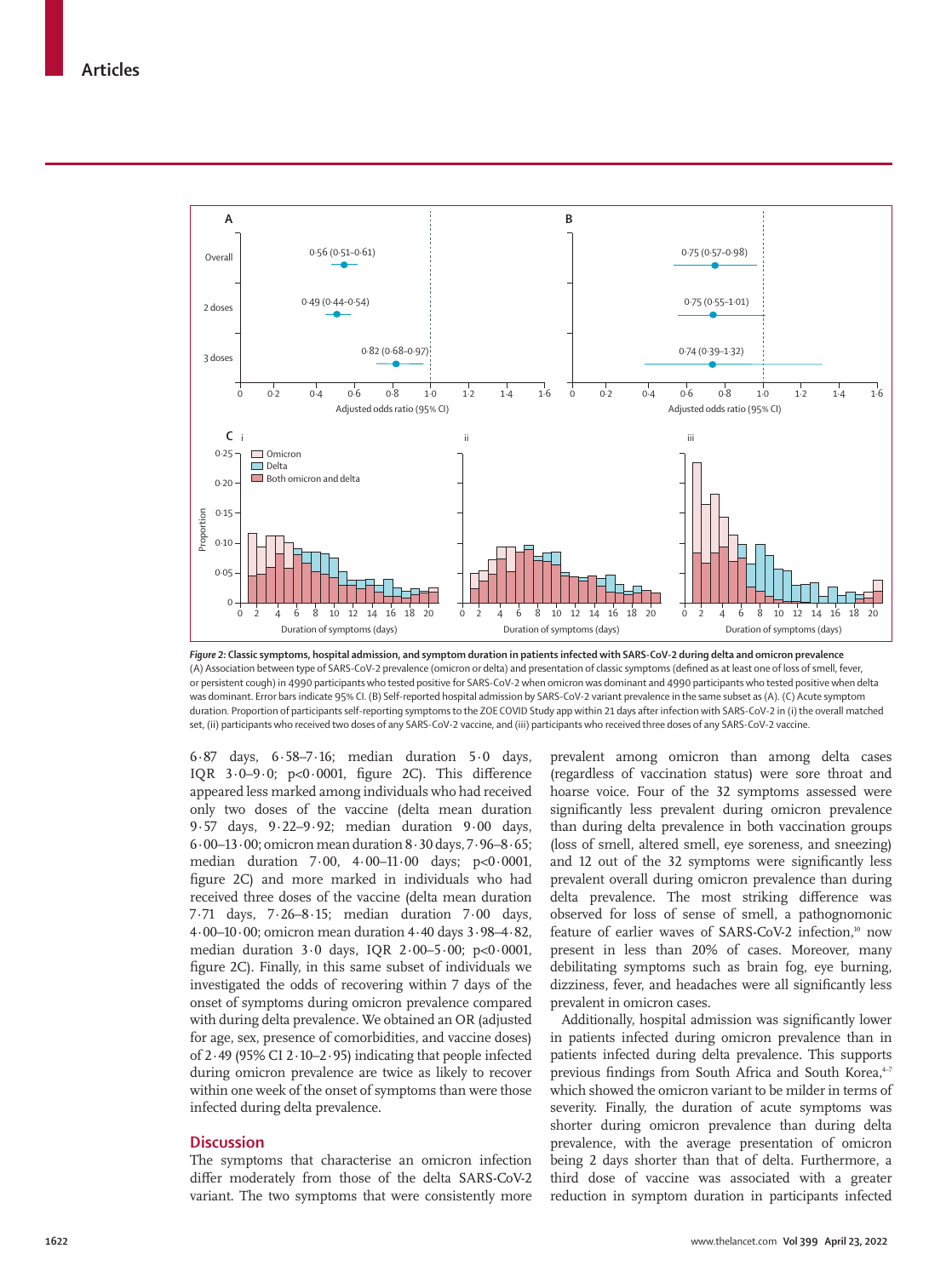during omicron prevalence compared with those infected during delta prevalence.

SARS-CoV-2 is known to affect various organs in addition to the respiratory tract, leading to dermatological complications, myocardial dysfunction, gastrointestinal symptoms, neurological illnesses, hepatic injury, and renal injury.12,13 Multiple organ involvement is particularly noticeable in severe cases.14 Our data indicate a narrower spectrum and faster resolution of symptoms with omicron, along with a milder presentation than with delta, all of which concur with the view that omicron seems to be much more transmissible than previous variants.<sup>15</sup> but less severe in vaccinated populations.<sup>16</sup> This is also consistent with in vitro studies $\mathbf{F}$  that report that omicron replicates faster than all other SARS-CoV-2 variants in the bronchus but less efficiently in the lung parenchyma, and appears to enter human cells by a different route than other variants.<sup>17</sup> Our finding that the odds of hospitalisation are 25% lower for omicron than for delta are consistent with reports by the South African private health insurer Discovery Health in Johannesburg,<sup>16</sup> which announced that risk of hospital admission is 29% lower among people infected with omicron than those infected with delta.

The genome of SARS-CoV-2 omicron virus has some deletions and more than 30 mutations from the original sequence.<sup>18</sup> Several mutations overlap with those present in the previous variants of concern and are known to increase transmissibility; other omicron mutations with known effects confer an increase in transmissibility and affect binding affinity.<sup>19</sup> However, the effects of most of the remaining omicron mutations are not known.<sup>20</sup> Characterising the differences in the clinical presentation of infection by omicron versus delta is not only of direct public health relevance as the public and clinicians are aware of what symptoms to look out for, but will also assist in understanding the potential effects of future variants of concern.

Our study has several strengths, including the one-toone matched study design, whereby individuals infected during delta and omicron prevalence were matched for age, sex, and vaccination status; the community nature of the study; and the use of a mobile app for daily logging. This allowed us to assess the duration and risk of hospital admission and of acute symptoms in community cases logging prospectively, rather than a biased sample that would be derived retrospectively from a secondary healthcare setting.

We also note some study limitations. First, we were unable to compare symptoms, risk of hospital admission, or duration of infection by the two variants in unvaccinated individuals, as most study participants were vaccinated. Also, hospital admission was not ascertained from surveillance systems, but was self-reported. Second, infection with omicron and delta were assigned based on the prevalence in the UK population at the time and not on individual sequencing from these individuals, and our use of self-reported data can introduce information bias.

Although this factor might introduce some misclassification, over 70% of SARS-CoV-2 sequenced cases by TaqPath laboratories (by daily reports from the UK Health Security Agency<sup>3</sup>) were either delta or omicron according to the assigned period. Third, some participants might be more likely to report symptoms than others, and participants using the app were a self-selected group and not representative of the general population, although we have previously found that our self-reported data aligns well with surveys designed to be representative of the population.21,22 Fourth, our populations were matched for age, vaccination status, and sex but not for any other potential confounders. This might also explain the slight discrepancies we observe in gastrointestinal symptoms between our overall sample and matched sample. Gastrointestinal symptoms queried could be influenced by a variety of lifestyle factors, none more so than dietary intake; by matching the sample, we could reduce some of this confounding lifestyle effect.<sup>23</sup> Fifth, we were unable to assess the role of previous infection on clinical presentation due to insufficient sample size. Sixth, our data are limited by the initial UK vaccine roll-out's focus on health-care workers, older people, and the clinically vulnerable.<sup>24</sup> In addition, symptoms present at the time of infection might be related to viral or bacterial co-infections at the time of the SARS-CoV-2 infection. Finally, although the study design was matched for vaccination status (two or three doses), we could not match for time elapsed since vaccination. However, this would probably bias the data in terms of presenting a more severe clinical picture for omicron than if individuals had been matched for time since vaccination, $25$  and we believe that this would strengthen the robustness of our key finding, that omicron has a less severe clinical presentation than delta.

Using a matched design we report that among vaccinated individuals, the clinical symptoms associated with symptomatic infection by the SARS-CoV-2 omicron variant are different, milder, and of shorter duration than those presented by the delta variant among vaccinated individuals. Furthermore, loss of smell, so central in the clinical presentation of COVID-19, is much less frequently reported by those infected with omicron.

#### **Contributors**

JW, TDS, SO, and CJS were responsible for funding acquisition. CM, AMV, TDS, CJS, and MA were responsible for conceptualisation. LP, AM, SP, and IC were responsible for formal analysis. IC did data curation. PL, CHS, JCF, AN, LC, MFÖ, BF, SPD, MA, MM, AH, ATC, CH, and EM were responsible for resources. LP, AM, SP, and JC verified the underlying data. CM, LP, SP, and AMV wrote the original draft. All authors contributed to review and editing. CM, TDS, JC, AM, and LP had access to the raw data. All authors had access to all data in the study and the corresponding author had final responsibility for the decision to submit for publication.

#### **Declaration of interests**

TDS, AMV, CJS, and SO are consultants to ZOE. JW, AM, LP, SP, and JC are employees of ZOE. All other authors declare no competing interests.

#### **Data sharing**

Anonymised research data are shared with third parties via the centre for Health Data Research UK (HDRUK.ac.uk). US investigators are